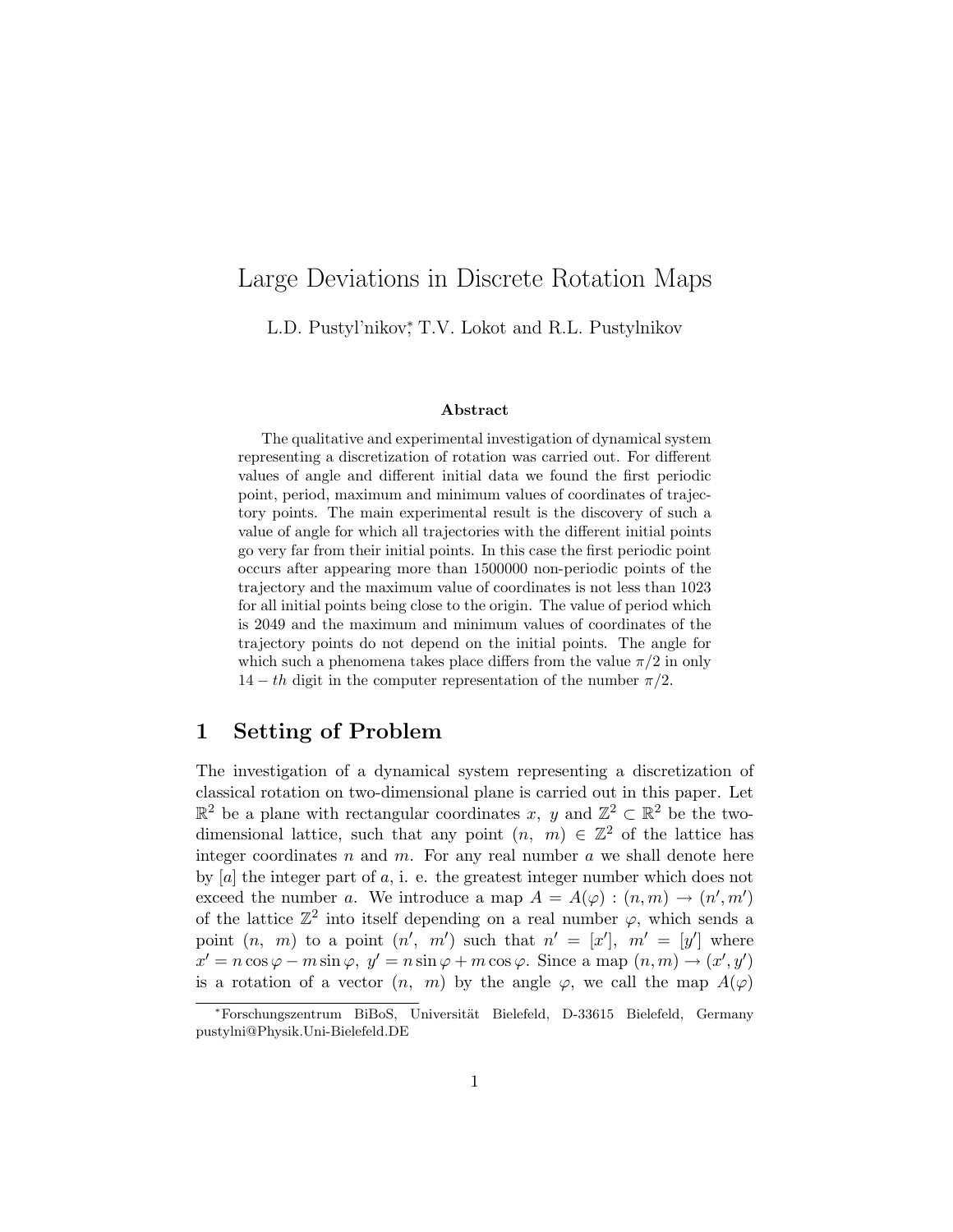a discrete rotation of the angle  $\varphi$ . Our task is to study the behaviour of trajectories  $(n_k, m_k) = A^k(n, m)$   $(k = 1, 2, ...)$  of a point  $(n, m)$  and their dependence on the angle  $\varphi$  and the initial point  $(n, m)$ . In more general cases where the angle  $\varphi$  is not a constant but a function  $\varphi = \varphi(r)$  of a distance  $r = \sqrt{n^2 + m^2}$  between a point  $(x, y)$  and the origin  $(0, 0)$  the map  $A = A_r = A_r(\varphi)$  is defined in the following way:  $A_r = A_r(\varphi) : (n, m) \to$  $(n^{(r)}, m^{(r)})$  where  $n^{(r)} = [x^{(r)}], m^{(r)} = [y^{(r)}], r =$  $\frac{A_r(\varphi) : (n, m)}{\sqrt{n^2 + m^2}}$ ,  $x^{(r)} =$  $n \cos \varphi(r) - m \sin \varphi(r)$ ,  $y^{(r)} = n \sin \varphi(r) + m \cos \varphi(r)$ . This case with the function satisfying some general condition was qualitatively studied in [1] and [2] and it was shown that any trajectory  $(n_k^{(r)})$  $\binom{(r)}{k}, m_k^{(r)}$  $\binom{r}{k} = A_r^k(n, m)$  (k =  $1, 2, \ldots$ ) becomes periodic, i. e. there exist natural numbers  $k_0$  and t such that the equalities

$$
n_k^{(r)} = n_{k+t}^{(r)}, \quad m_k^{(r)} = m_{k+t}^{(r)} \tag{1}
$$

hold for all integer  $k \geq k_0$ . We call the first point  $(n_{k_0}^{(r)})$  $\binom{(r)}{k_0},\enspace m^{(r)}_{k_0}$  $\binom{r}{k_0}$  the beginning of period and the smallest  $t$  for which the equalities  $(1)$  are valid is called a period. As a corollary of periodicity, we obtained that the trajectory can not go to infinity. The statement of periodicity was proved in [1] and [2] for any function  $\varphi(r)$  being infinitely differentiable and such that the inequality

$$
\left| \frac{d\varphi}{dr}(r) \right| > \frac{c^*}{r} \tag{2}
$$

holds for some constant  $c^* > 0$ . In the case  $\varphi = \varphi(r) = const$  the inequality (2) is clearly not valid. Nevertheless, qualitative but not rigorous arguments show that the periodicity property holds for a constant  $\varphi$  too. These arguments are presented in Section 1. However, in view of the fact that the periodicity occurs, the following problem can be set up: whether the trajectory goes very far from the initial point  $(n, m)$  and what are the beginning of period and the period itself in such a case. It is not possible to solve these problems by using only rigorous mathematical methods. In view of that, an experimental work was carried out in which on the base of numerical analysis for different values of the angle  $\varphi$  and initial points  $(n, m)$  the following parameters were found:

- maximum and minimum of coordinates of trajectory points;
- the beginning of period;
- period.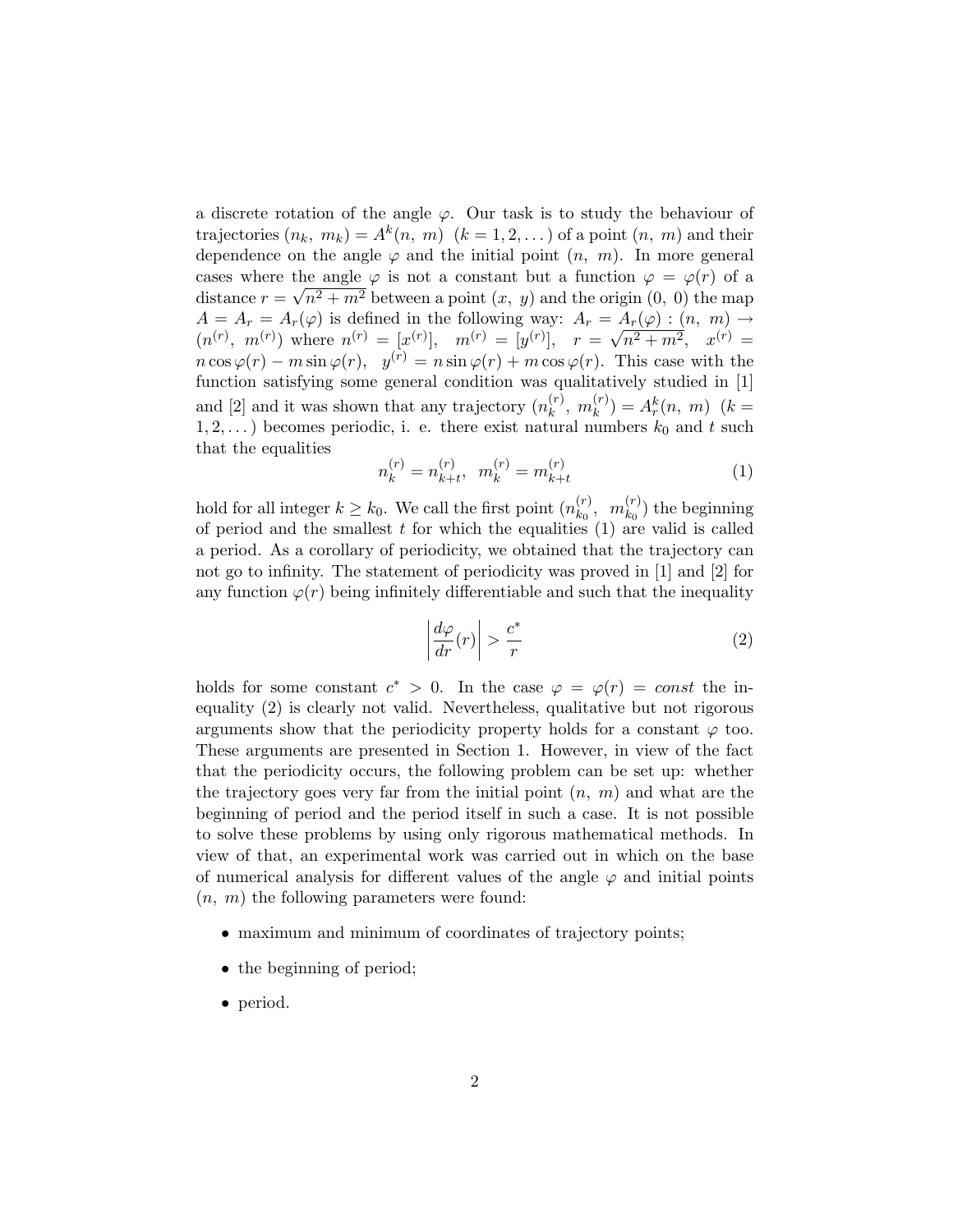The main result following from the experiments is the discovery of such a value of the angle  $\varphi$  for which the trajectory of initial point  $(n, m)$  with  $10 \leq m, n \leq 50$  goes very far from the origin (the distance is greater than  $2^{10} - 1$ ) even though the initial point is close enough to the origin. In this case the period is 2049, the beginning of the period is greater than 1500000 and in cases we have considered maximal and minimal values of coordinates and periods of the trajectory points do not depend on the initial point  $(n, m)$ . It is an unexpected result, because for any other values of the angle  $\varphi$  the maximal and minimal deviation of trajectory points is almost equal to the initial distance  $r = \sqrt{n^2 + m^2}$  and this is natural because the discrete rotation is close to usual rotation by the angle  $\varphi$ , (see section 2) for which the distance between any trajectory point and the origin is a constant.

## 2 Qualitative Justification of Periodicity

We express the map  $A(\varphi)$  in polar coordinates  $\alpha, r$ , where √

 $\alpha = \arctan \frac{m}{n} \mod 2\pi$  is the angle,  $r =$  $n^2 + m^2$  is the radius. Then supposing  $\alpha' = \arctan \frac{m'}{n'} \mod 2\pi$ ,  $r' = \sqrt{(n')^2 + (m')^2}$  we obtain the map  $B_{\varphi} : (\alpha, r) \to (\alpha', r'),$  where

$$
\alpha' = \alpha + \varphi + f(\alpha, r) \mod 2\pi, \ r' = r + g(\alpha, r). \tag{3}
$$

From the definition of the map  $A(\varphi)$  it follows that the functions  $f(\alpha, r)$ and  $g(\alpha, r)$  satisfy the inequalities

$$
|f(\alpha, r)| < \frac{c}{r}, \quad |g(\alpha, r)| < c \tag{4}
$$

where c is a constant independent of  $\alpha$ , r and  $\varphi$ . Now we introduce the new variable  $\rho = \frac{1}{r}$  $\frac{1}{r}$ . The map  $B_{\varphi}$  goes over as a result of this change of variable into the transformation  $D_{\varphi}(\alpha,\rho) \to (\alpha',\rho')$ , where  $\rho' = \frac{1}{r'}$  $\frac{1}{r'}$ ,

$$
\alpha' = \alpha + \varphi + f_1(\alpha, \rho) \mod 2\pi, \ \rho' = \rho + g_1(\alpha, \rho) \ , \tag{5}
$$

$$
f_1(\alpha, \rho) = f(\alpha, \frac{1}{\rho}), \quad g_1(\alpha, \rho) = -\frac{\rho^2 g(\alpha, \frac{1}{\rho})}{1 + \rho g(\alpha, \frac{1}{\rho})},
$$
 (6)

and on account of (3)-(6) the inequalities

$$
|f_1(\alpha,\rho)| < c\rho \;, \ |g_1(\alpha,\rho)| < 2c\rho^2 \;, \tag{7}
$$

hold in the region  $|\rho| \leq \varepsilon$  for some  $\varepsilon > 0$ . Further we introduce a new variables  $\Delta = \frac{\rho}{\varepsilon}$ ,  $\Delta' = \frac{\rho'}{\varepsilon}$  $\frac{\partial}{\partial \varepsilon}$  and express the transformation  $D_{\varphi}$  in terms of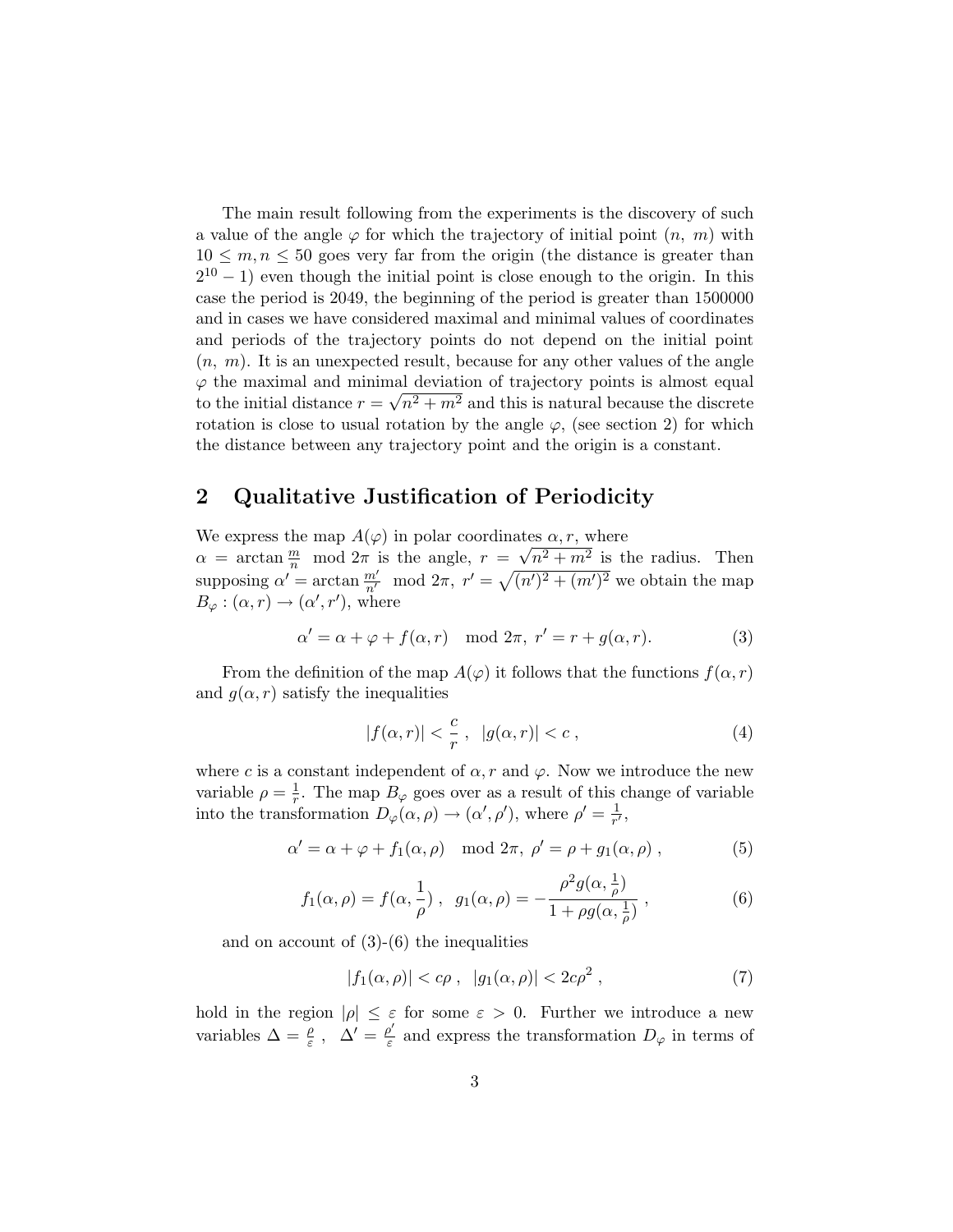the variables  $\Delta$  and  $\Delta'$ . As a result we obtain the transformation  $U_{\varphi} : (\alpha, \Delta) \to (\alpha', \Delta')$ , where

$$
\alpha' = \alpha + \varphi + f_2(\alpha, \Delta) \mod 2\pi , \quad \Delta' = \Delta + g_2(\alpha, \Delta) \tag{8}
$$

and by virtue of  $(5)-(7)$  we have:

$$
f_2(\alpha, \Delta) = f_1(\alpha, \Delta \varepsilon) = f(\alpha, \frac{1}{\varepsilon \Delta}), \quad g_2(\alpha, \Delta) = \frac{1}{\varepsilon} g_1(\alpha, \varepsilon \Delta),
$$
  

$$
|f_2(\alpha, \Delta)| < c\varepsilon \Delta, \quad |g_2(\alpha, \Delta)| < 2c\varepsilon \Delta^2.
$$
 (9)

It follows from (8) and (9) that if the positive numbers  $\Delta_0$  and  $\varepsilon$  are sufficiently small then in the region  $|\Delta| \leq \Delta_0$  the transformation  $U_{\varphi}$  is close to the rotation

$$
U_{\varphi}^* : (\alpha, \Delta) \to (\alpha^*, \Delta^*) = (\alpha + \varphi \mod 2\pi, \Delta).
$$

Therefore it is natural to apply the Moser theorem [3] to the map  $U_{\varphi}$ , according to which for any sufficiently small  $\varepsilon > 0$  the transformation (8) satisfying (9) has a simple closed curve in the region  $|\Delta| \leq \Delta_0$  surrounding the point  $\Delta = 0$  which is invariant under the transformation  $U_{\varphi}$ . The statement of periodicity follows from Moser's theorem, because the region inside this invariant curve is invariant under the transformation  $U_{\varphi}$  and passing back from the variable  $\Delta$  to the variable  $r = \frac{1}{\Delta \varepsilon}$  we obtain that any trajectory of the transformation  $A(\varphi)$  never leaves a certain disk with center at the point  $r = 0$ . Since in any disk there are only a finite number of points of the lattice  $\mathbb{Z}^2$ , then any trajectory of the map  $A(\varphi)$  becomes periodic. To apply Moser's theorem to the transformation  $U_{\varphi}$  one needs to justify the following conditions:

- 1.  $U_{\varphi}$  is a sufficiently smooth map (for example, infinite differentiable);
- 2. The following intersection property holds: every closed curve surrounding the point  $\Delta = 0$  intersects its image under the transformation  $U_{\varphi}$ ;
- 3. The angle of the rotation  $\varphi = \varphi(r)$  is not a constant but a function satisfying the inequality  $(2)$  with some constant  $c^*$ .

In our case, by virtue of the definition of the map  $A_{\varphi}$ , the transformation  $U_{\varphi}$ is discontinuous. To reduce the problem to Moser's theorem in [1] and [2] the smooth approximations of the map  $A(\varphi)$  were proposed. They approximate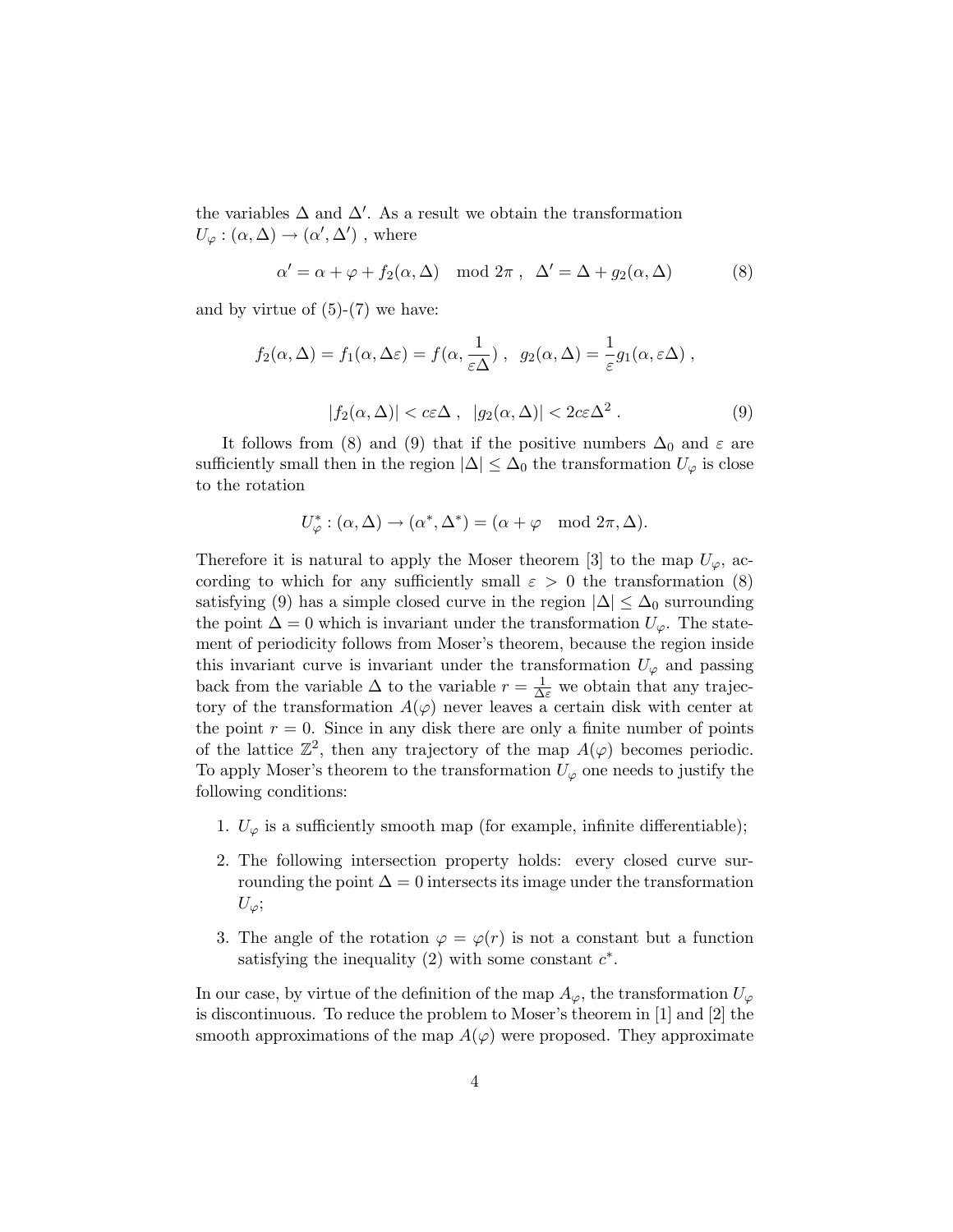$A_{\varphi}$  from above and from below and the estimate (9) and the intersection property 2 are valid. But the condition (2) was assumed to be true. Here we assume that the angle is a constant and therefore the inequality (2) is not satisfied, and we fail to prove rigorously the periodicity of the trajectories. However many numerical experiments show that periodicity property takes place in the case of a constant  $\varphi$  and moreover the deviations of trajectories of the discrete rotation are small for almost all  $\varphi$  and all initial points  $(n, m)$ .

## 3 Method and Results of Numerical Experiments

Input data of the numerical experiments are a real number  $\varphi$  (radian measured in) and two integer numbers  $n, m$ , and the trajectory  $(n_k, m_k)$  $A^k(n, m)$   $(k = 1, 2, \ldots; A = A(\varphi))$  is found with the help of the algorithm described in section 1. In addition given some natural number  $R$  we define a collection  $\Omega_R$  of integer vectors  $(n, m)$  in the following way: for any integer conection  $\Omega_R$  or integer vectors  $(n, m)$  in the intowing way: for any integer  $n$  in the interval  $-R \le n \le R$  we found the unique number  $m = [\sqrt{R^2 - n^2}]$ . We apply the algorithm above to every such a vector $(n, m) \in \Omega_R$  and calculate the trajectory  $(n_k, m_k)$ . The sense of such approach is that for fixed R all integer vectors  $(n, m) \in \Omega_R$  are lying near of the circle  $S_R$  of radius R centered at the point  $(0,0)$  and this circumstance allows us to study a statistics of parameters of a trajectory both for fixed and different values of R.

Output data representing results of experiments are following: the beginning of period, period, min x and max x, which are respectively minimal and maximal values of the coordinate  $x$  of points of trajectory, min  $y$  and  $\max y$ , which are respectively minimal and maximal values of the coordinate y of trajectory points. We display here three examples of our experiments.

In the first one  $R = 50, \varphi = 1,0471975521965979$  is very close to m the first one  $κ = 30$ ,  $φ = 1,0411973521903979$  is very close to  $π/3,−50 ≤ n ≤ 50, m = \lfloor \sqrt{2500 - n^2} \rfloor$ . The analysis of the results shows that there are only three values of periods 6, 12 and 18 in 101 variants and there are 19 different values, of the beginning of period. The minimal and maximal values for coordinates of trajectory points satisfy the following inequalities:

$$
-51 \le \min x \le -43, \ \ 43 \le \max x \le 52,\tag{10}
$$

$$
-54 \le \min y \le -44, \ \ 43 \le \max y \le 53. \tag{11}
$$

According to inequalities (10) and (11) minimal and maximal deviations of coordinates of all trajectories points of the transformation A differ from minimal values −50 and maximal values 50 very little.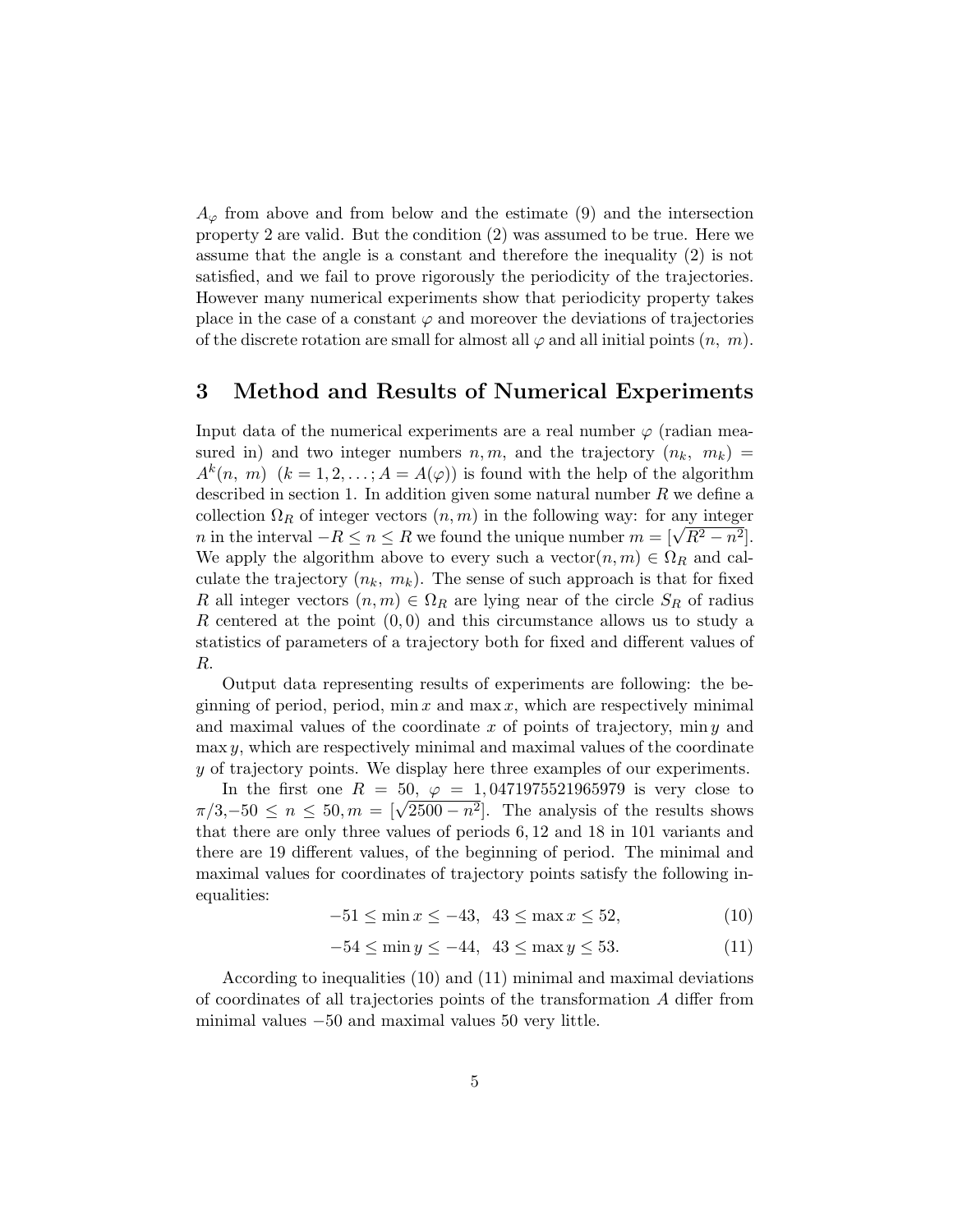In the second example  $R = 20$ , the angle  $\varphi = 1,5707963267948966$  is in the second example  $K = 20$ , the angle  $\varphi = 1,5007963267948966$  is<br>close to  $\pi/2$ ,  $-50 \le n \le 50$ ,  $m = [\sqrt{400 - n^2}]$ . As the result of simulations we have got that there are two values of period 4 and 61 and 30 different values of the beginning of period. The minimal and maximal values of coordinates of trajectories points satisfy the inequalities

$$
-20 \le \min x \le -14, \ \ 14 \le \max x \le 20,\tag{12}
$$

$$
-20 \le \min y \le -14, \ \ 14 \le \max y \le 20. \tag{13}
$$

In the third example  $R = 30$  and the value of  $\varphi$  is the same as in the second one. Here we obtain two values of period 4 and 246 and there are 40 different values of the beginning of period. The minimal and maximal values of coordinates x and y of trajectories points satisfy the inequalities:

$$
-32 \le \min x \le -21, \ \ 21 \le \max x \le 32,\tag{14}
$$

$$
-32 \le \min y \le -21, \ \ 21 \le \max y \le 32. \tag{15}
$$

According to inequalities (12)-(15) the minimal and maximal deviations of coordinates of all trajectories points are very close to values  $-R$  and R respectively. From results of examples 2 and 3 we see that besides the main value 4 of period there are some other periods which depend on R for the same  $\varphi$ .

## 4 Large Deviation of Trajectories

Here we describe the main result of simulations in which one discovers a value of the angle  $\pi/2$  such that trajectories of the map  $A = A(\varphi)$  have large deviations from initial points. It is worth noting that in such situations the period of trajectories is always equal to 2049, minimal values of coordinates x and y are  $-1024$ , maximal value of x is equal to 1024, maximal value of y is equal to 1023, and the beginning of period is greater than 1500000. The angle for which these results are valid is close to  $\pi/2$  and equals to 1, 5707963267948. These results are obtained for  $R = 10, 20, 30, 40, 50$ .

#### 5 Conclusion

The value of the angle for which large deviations take place differs from the angle, for which there are no large deviations only in 14-th digit in computer representation of number  $\pi/2$ . This very small perturbation of